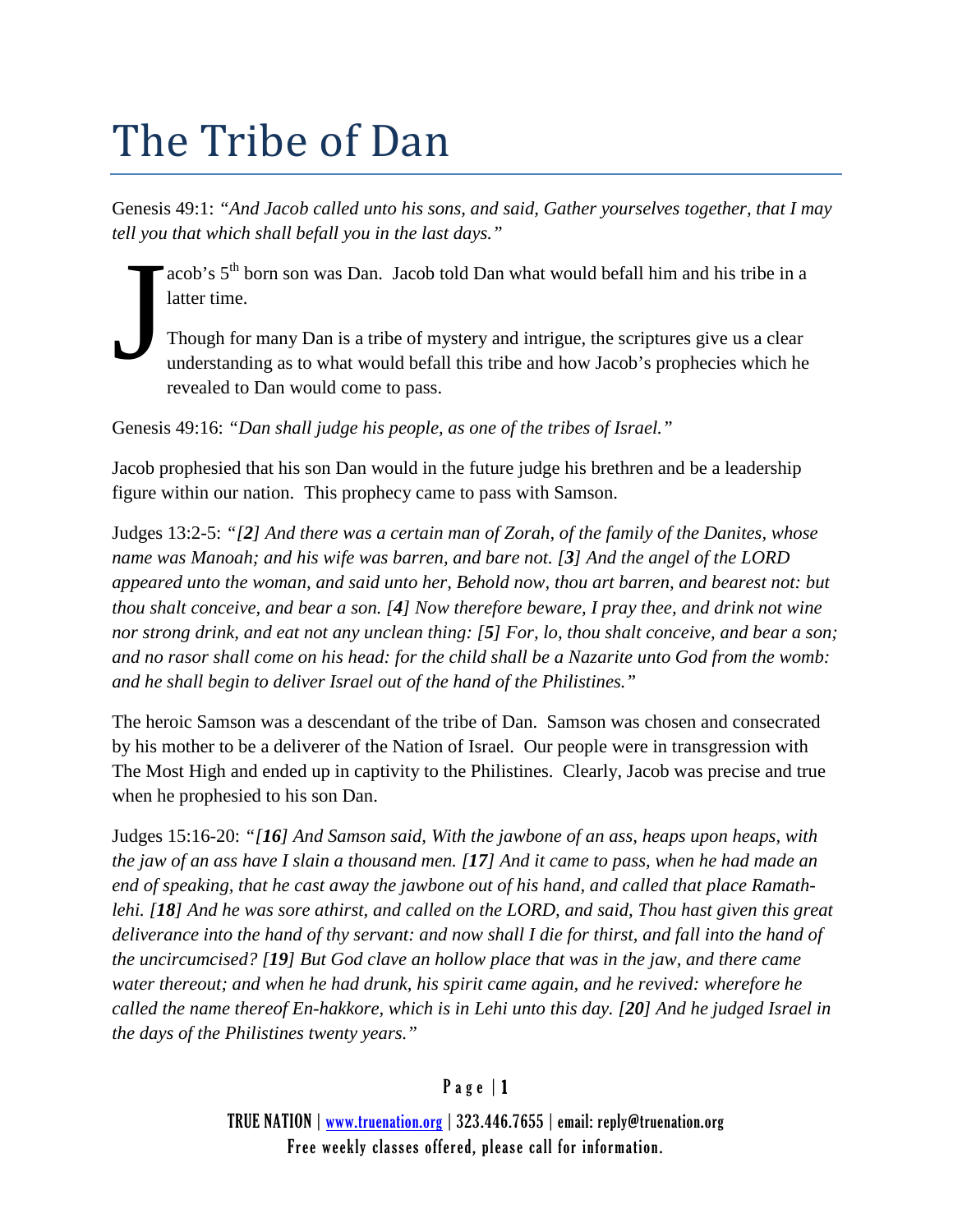Samson being a fierce warrior of The Most High killed a thousand men with a mere jawbone. True heroic acts were done by our Danite brother Samson. Samson had to utilize wisdom, seduction, acts of espionage and brute strength to tear down the Philistine Kingdom and deliver his people from bondage.

Genesis 49:17: *"Dan shall be a serpent by the way, an adder in the path, that biteth the horse heels, so that his rider shall fall backward."*

Jacob advised that Dan would move in the way of serpent. Now most consider snakes or serpents in a negative fashion however the nature of the serpent is majestic, slick, cunning and powerful. Yahawashi (Jesus Christ) advised us of how the wisdom of the serpent is a virtuous quality and required in order for us to maintain and survive in captivity.

# Matthew 10:16: *"Behold, I send you forth as sheep in the midst of wolves: be ye therefore wise as serpents, and harmless as doves."*

Samson was an adder in the path of the Philistines. The Most High allowed Samson to use subtility when dealing with the Philistine women. This was a means of reconnaissance to gain access in the Philistine kingdom. Notice how the Spirit of the Lord was with him as he killed a lion and 30 Philistine men after they couldn't understand the parable and riddle Samson challenged them with. Samson bit at the heels of the Philistines, kept them off balance with his cunningness, slaughtered thousands and delivered his people.

Judges 14:1-20: *"[1] And Samson went down to Timnath, and saw a woman in Timnath of the daughters of the Philistines. [2] And he came up, and told his father and his mother, and said, I have seen a woman in Timnath of the daughters of the Philistines: now therefore get her for me to wife. [3] Then his father and his mother said unto him, Is there never a woman among the daughters of thy brethren, or among all my people, that thou goest to take a wife of the uncircumcised Philistines? And Samson said unto his father, Get her for me; for she pleaseth me well. [4] But his father and his mother knew not that it was of the LORD, that he sought an occasion against the Philistines: for at that time the Philistines had dominion over Israel. [5] Then went Samson down, and his father and his mother, to Timnath, and came to the vineyards of Timnath: and, behold, a young lion roared against him. [6] And the Spirit of the LORD came mightily upon him, and he rent him as he would have rent a kid, and he had nothing in his hand: but he told not his father or his mother what he had done. [7] And he went down, and talked with the woman; and she pleased Samson well. [8] And after a time he returned to take her, and he turned aside to see the carcase of the lion: and, behold, there was a swarm of bees and honey in the carcase of the lion. [9] And he took thereof in his hands, and went on eating, and came to his father and mother, and he gave them, and they did eat: but he told not them that he had taken the honey out of the carcase of the lion. [10] So his father went down unto the woman: and Samson* 

# Page | 2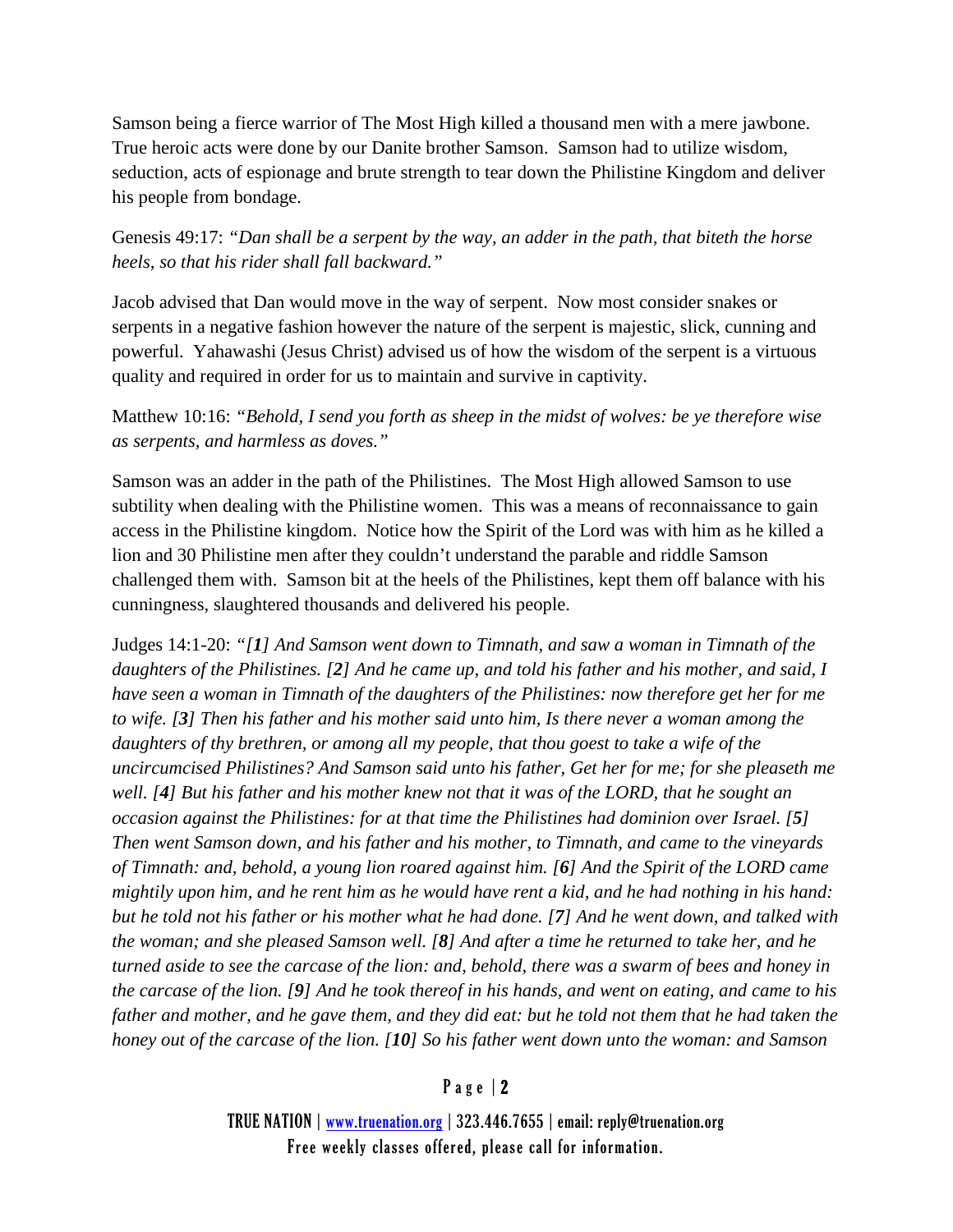*made there a feast; for so used the young men to do. [11] And it came to pass, when they saw him, that they brought thirty companions to be with him. [12] And Samson said unto them, I will now put forth a riddle unto you: if ye can certainly declare it me within the seven days of the feast, and find it out, then I will give you thirty sheets and thirty change of garments: [13] But if ye cannot declare it me, then shall ye give me thirty sheets and thirty change of garments. And they said unto him, Put forth thy riddle, that we may hear it. [14] And he said unto them, Out of the eater came forth meat, and out of the strong came forth sweetness. And they could not in three days expound the riddle. [15] And it came to pass on the seventh day, that they said unto Samson's wife, Entice thy husband, that he may declare unto us the riddle, lest we burn thee and thy father's house with fire: have ye called us to take that we have? is it not so? [16] And Samson's wife wept before him, and said, Thou dost but hate me, and lovest me not: thou hast put forth a riddle unto the children of my people, and hast not told it me. And he said unto her, Behold, I have not told it my father nor my mother, and shall I tell it thee? [17] And she wept before him the seven days, while their feast lasted: and it came to pass on the seventh day, that he told her, because she lay sore upon him: and she told the riddle to the children of her people. [18] And the men of the city said unto him on the seventh day before the sun went down, What is sweeter than honey? and what is stronger than a lion? And he said unto them, If ye had not plowed with my heifer, ye had not found out my riddle. [19] And the Spirit of the LORD came upon him, and he went down to Ashkelon, and slew thirty men of them, and took their spoil, and gave change of garments unto them which expounded the riddle. And his anger was kindled, and he went up to his father's house. [20] But Samson's wife was given to his companion, whom he had used as his friend."*

Deuteronomy 33:22: *"And of Dan he said, Dan is a lion's whelp: he shall leap from Bashan."*

Moses prophesied to each tribe their blessings. As for Dan they would inherit land, be as young lions, but at the same time be immature and self destructive.

1Chronicles 12:35: *"And of the Danites expert in war twenty and eight thousand and six hundred."*

Samson was fierce, yet cunning. He was deceptive and poisonous, yet true. Samson displayed the strength and might of the Tribe of Dan.. They were excellent fighters and valiant warriors. Samson was prophesied to show the dangerous nature of his tribe.

Job 4:10-11: *"[10] The roaring of the lion, and the voice of the fierce lion, and the teeth of the young lions, are broken. [11] The old lion perisheth for lack of prey, and the stout lion's whelps are scattered abroad."*

Dan, along with the rest of his brethren, lost their desire to stay aggressive and maintain their kingdom and inheritances. Though the Most High empowered us to kill our enemies and subdue

#### Page | 3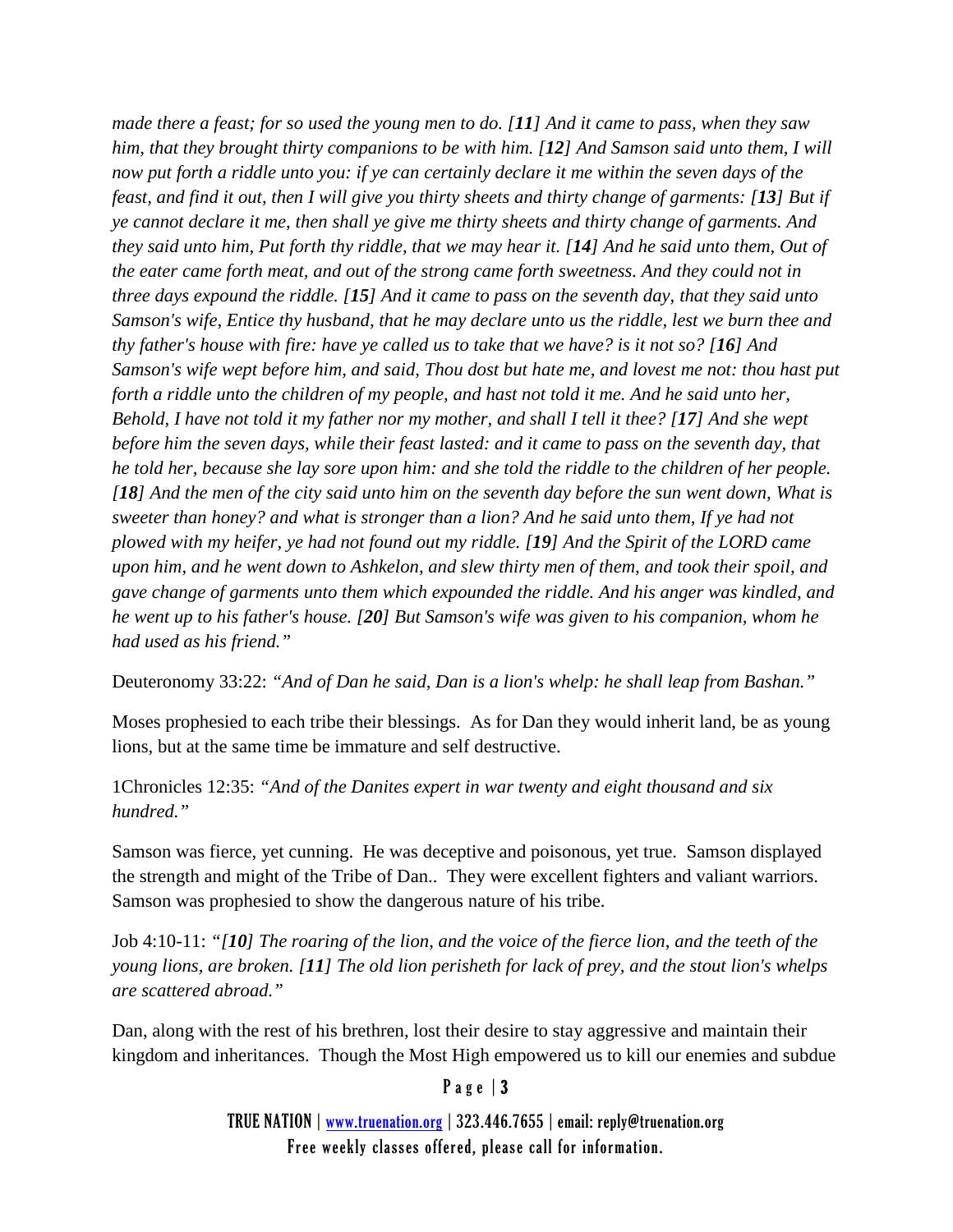them, Dan and the rest of the tribes got complacent. Allowing the other nations to be in our presence and be our neighbors was our downfall. The ways of the wicked seduced them (Proverbs 12:26). When a lion has no prey to hunt, nor kill, nor eat, eventually, he becomes self destructive and will die off. The Most High struck down Dan for various offences to the law mainly idol worship.

Psalms 3:7: *"Arise, O LORD; save me, O my God: for thou hast smitten all mine enemies upon the cheek bone; thou hast broken the teeth of the ungodly."*

When the scriptures say that the "teeth of the young lions are broken" it is essentially saying that the Most High has punished and destroyed the wicked. Dan was a lion's whelp meaning he was young, wild and immature. Let's examine how Dan was wild and disobedient. Remember Dan's chief offence was falling into idol worship and influencing the other tribes to do it was well.

Exodus 31:1-3, 6: *"[1] And the LORD spake unto Moses, saying, [2] See, I have called by name Bezaleel the son of Uri, the son of Hur, of the tribe of Judah: [3] And I have filled him with the spirit of God, in wisdom, and in understanding, and in knowledge, and in all manner of workmanship, [6] And I, behold, I have given with him Aholiab, the son of Ahisamach, of the tribe of Dan: and in the hearts of all that are wise hearted I have put wisdom, that they may make all that I have commanded thee;"*

Spiritually, we can see Dan's attraction to craftsmanship and fine workmanship. Aholiab was of the Tribe of Dan and helped construct the aspects of the tabernacle. The righteous wisdom given to Aholiab was a common trait of his tribesmen. Historically, when the tribe of Dan sought out land for an inheritance, they fell into idol worship.

Judges 18:1, 3-9: *"[1] In those days there was no king in Israel: and in those days the tribe of the Danites sought them an inheritance to dwell in; for unto that day all their inheritance had notfallen unto them among the tribes of Israel. [3] When they were by the house of Micah, they knew the voice of the young man the Levite: and they turned in thither, and said unto him, Who brought thee hither? and what makest thou in this place? and what hast thou here? [4] And he said unto them, Thus and thus dealeth Micah with me, and hath hired me, and I am his priest. [5] And they said unto him, Ask counsel, we pray thee, of God, that we may know whether our way which we go shall be prosperous. [6] And the priest said unto them, Go in peace: before the LORD is your way wherein ye go. [7] Then the five men departed, and came to Laish, and saw the people that were therein, how they dwelt careless, after the manner of the Zidonians, quiet and secure; and there was no magistrate in the land, that might put them to shame in any thing; and they were far from the Zidonians, and had no business with any man. [8] And they came unto their brethren to Zorah and Eshtaol: and their brethren said unto them, What say ye?* 

# Page | 4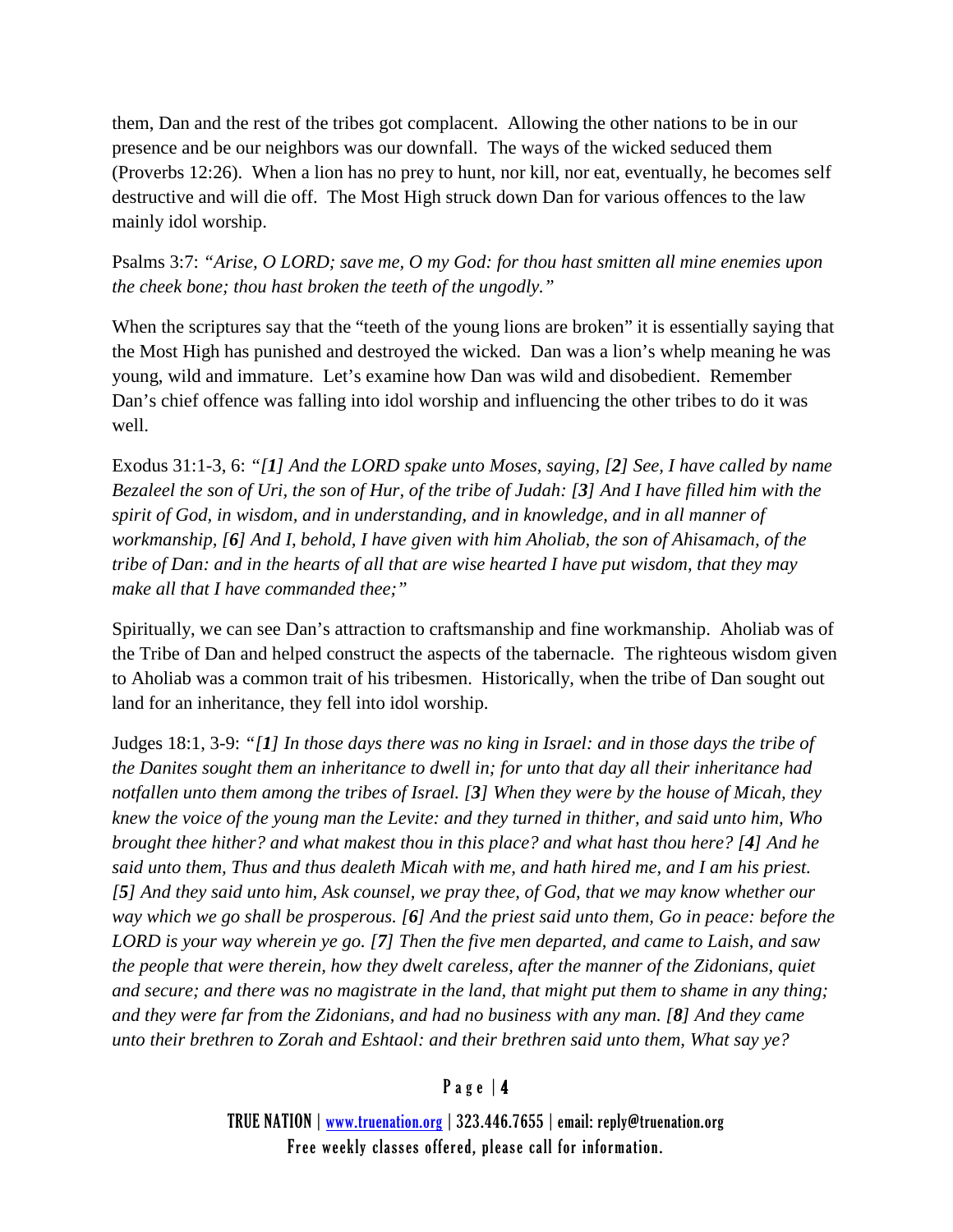*[9] And they said, Arise, that we may go up against them: for we have seen the land, and, behold, it is very good: and are ye still? be not slothful to go, and to enter to possess the land."*

Dan utilized wisdom as a serpent to take the land from the Zidonians who were unprepared and careless.

Judges 18: 22-31: *"[22] And when they were a good way from the house of Micah, the men that were in the houses near to Micah's house were gathered together, and overtook the children of Dan. [23] And they cried unto the children of Dan. And they turned their faces, and said unto Micah, What aileth thee, that thou comest with such a company? [24] And he said, Ye have taken away my gods which I made, and the priest, and ye are gone away: and what have I more? and what is this that ye say unto me, What aileth thee? [25] And the children of Dan said unto him, Let not thy voice be heard among us, lest angry fellows run upon thee, and thou lose thy life, with the lives of thy household. [26] And the children of Dan went their way: and when Micah saw that they were too strong for him, he turned and went back unto his house. [27] And they took the things which Micah had made, and the priest which he had, and came unto Laish, unto a people that were at quiet and secure: and they smote them with the edge of the sword, and burnt the city with fire. [28] And there was no deliverer, because it was far from Zidon, and they had no business with any man; and it was in the valley that lieth by Beth-rehob. And they built a city, and dwelt therein. [29] And they called the name of the city Dan, after the name of Dan their father, who was born unto Israel: howbeit the name of the city was Laish at the first. [30] And the children of Dan set up the graven image: and Jonathan, the son of Gershom, the son of Manasseh, he and his sons were priests to the tribe of Dan until the day of the captivity of the land.[31] And they set them up Micah's graven image, which he made, all the time that the house of God was in Shiloh."*

Upon securing the land, Dan immediately constructed an idol base and followed after the customs of the people.

1 Kings 12:25-33: *"[25] Then Jeroboam built Shechem in mount Ephraim, and dwelt therein; and went out from thence, and built Penuel. [26] And Jeroboam said in his heart, Now shall the kingdom return to the house of David: [27] If this people go up to do sacrifice in the house of the LORD at Jerusalem, then shall the heart of this people turn again unto their lord, even unto Rehoboam king of Judah, and they shall kill me, and go again to Rehoboam king of Judah. [28] Whereupon the king took counsel, and made two calves of gold, and said unto them, It is too much for you to go up to Jerusalem: behold thy gods, O Israel, which brought thee up out of the land of Egypt. [29] And he set the one in Bethel, and the other put he in Dan. [30] And this thing became a sin: for the people went to worship before the one, even unto Dan. [31] And he made an house of high places, and made priests of the lowest of the people, which were not of the sons of Levi. [32] And Jeroboam ordained a feast in the eighth month, on the fifteenth day of the* 

# Page | 5